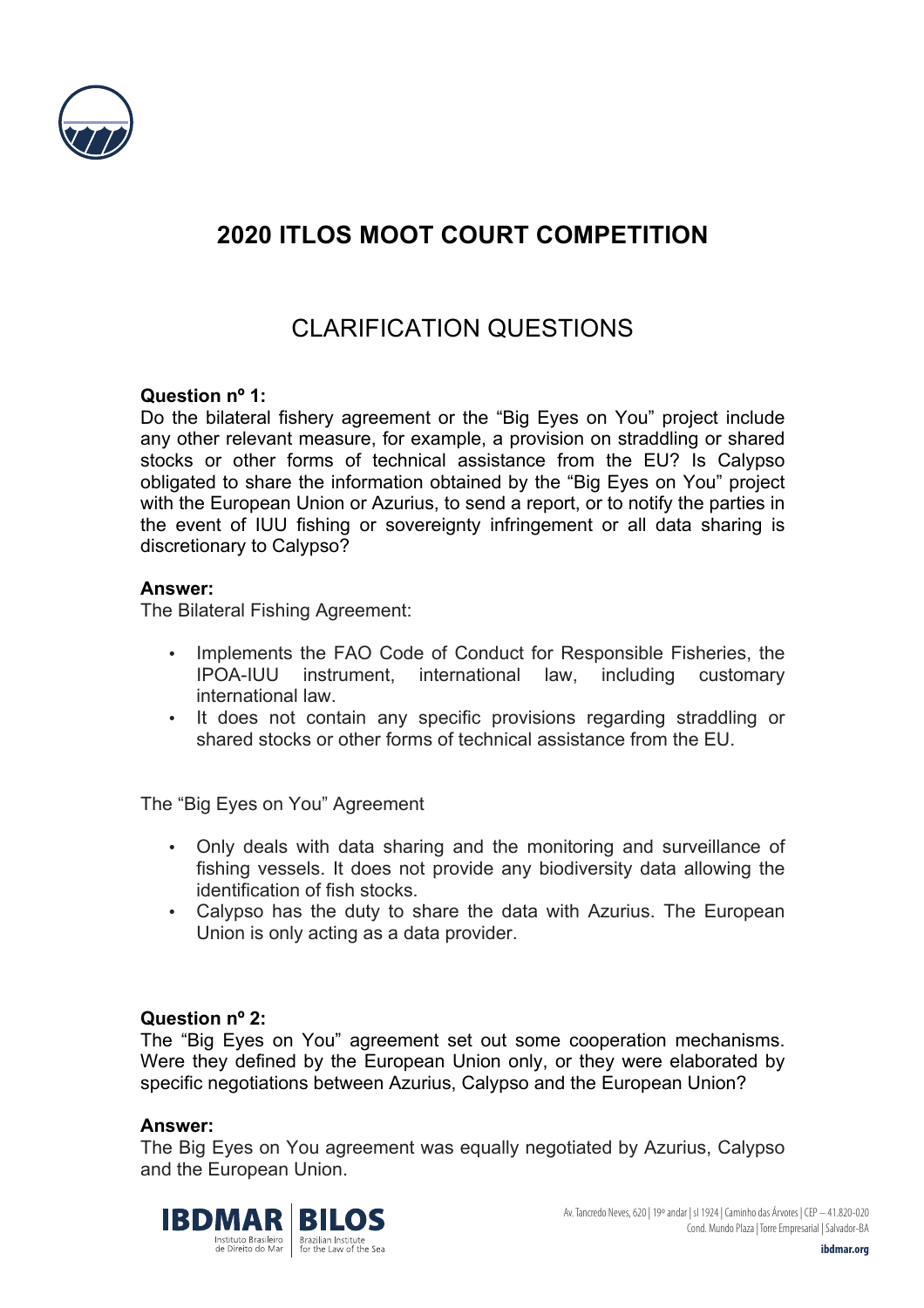

## **Question nº 3:**

Regarding the incidents of the 8th, 10th and 18th of August (paragraph 12), footnote n°4 explains that, when Azurius received the VMS notifications, the vessels were located "on the two days" 1,9 nautical miles away from the Gold Seahorse area. Since it was stated before that the incident occurred in the course of three days, what were the specific days and location of each ship, both at the time when Azurius received the VMS notifications and when the vessels were spotted by "Big Eyes on You"?

## **Answer:**

The two azurian vessels were located the three days 1,9 nautical miles away from the Gold Seahorse area at the time of the various VMS notifications to Azurius and had fishing authorizations in full compliance with the 1996 Fishing Bilateral Agreement.

## **Question nº 4:**

Concerning the imposition of the fines on Azurius, was the penalty product of any specific procedure? Which authority from Calypso issued the penalty? Furthermore, was Azurius given an opportunity to defend itself in the course of the proceedings?

## **Answer:**

Regarding the fines sent to Azurius by Calypso:

The government of Calypso sent the fines to Azurius through its Fishery Agency (under the supervision of the Ministry of the Sea of Calypso) according to Article 12 of the Bilateral Fishing Agreement providing a special procedure in case of IUU fishing. These fines are of administrative nature and are set up to allow the speedy treatment of offenses related to illegal fishing, due to the friendship between the two countries. They can be contested before the end of the payment period (subject to a proof of the contrary). In the absence of any contestation, they are fully due by the Calypso State. Azurius paid the first fine (shortly after the 20 November 2017 and exactly on the 23 November 2017) and contested the second fine on 20 November 2017.

Paragraph 15: the prosecution mentioned refers to domestic criminal prosecution.

## **Question nº 5:**

What facts allowed Calypso to conclude that two Azurian vessels were actually fishing in its exclusive economic zone on 8th, 10th and 18th of August 2017?



Av. Tancredo Neves, 620 | 19º andar | sl 1924 | Caminho das Árvores | CEP – 41.820-020 Cond. Mundo Plaza | Torre Empresarial | Salvador-BA